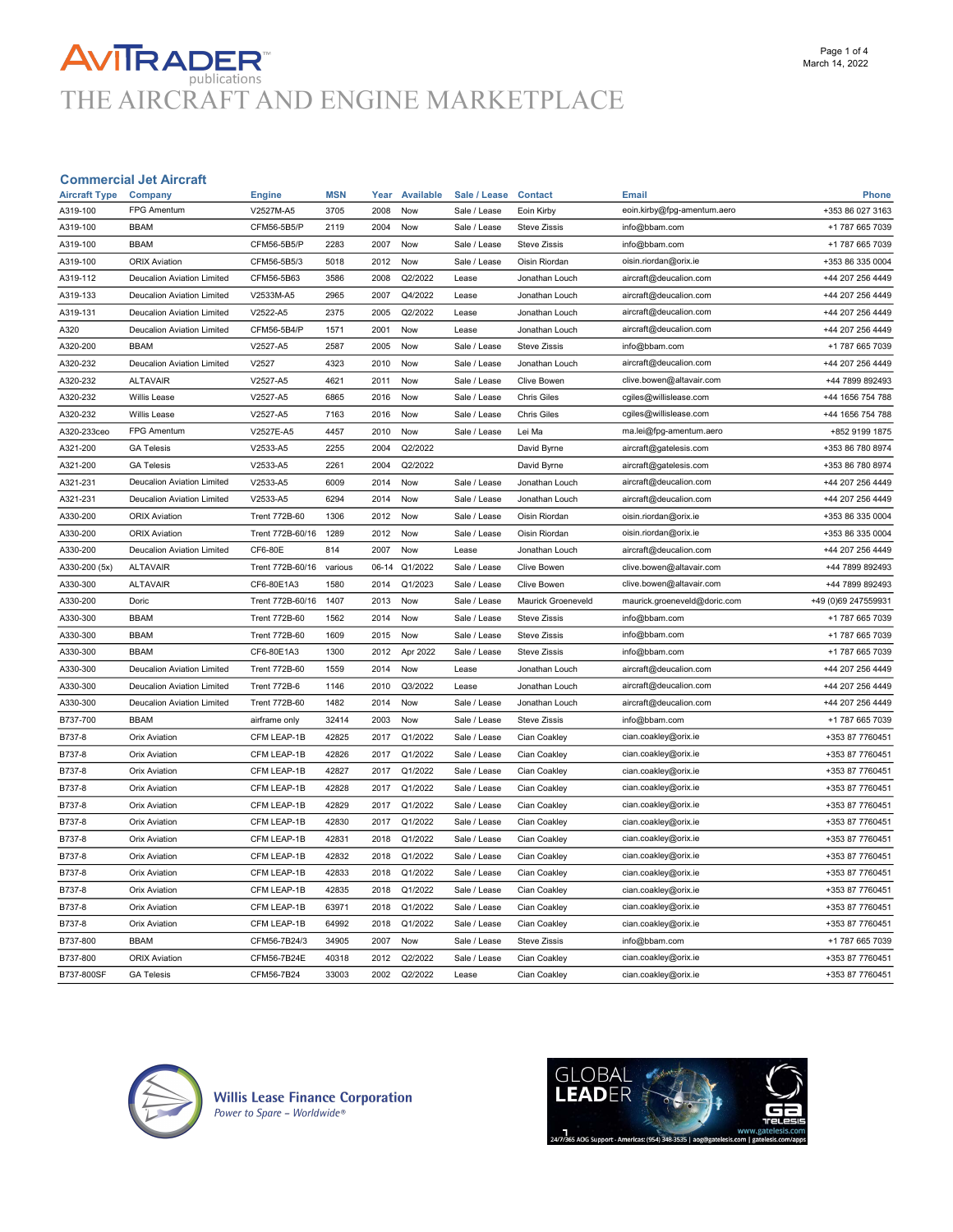### **AVITRADER** publications THE AIRCRAFT AND ENGINE MARKETPLACE

#### Commercial Jet Aircraft (cont.)

| <b>Aircraft Type</b>      | Company                                   | <b>Engine</b> | <b>MSN</b> | Year    | <b>Available</b> | Sale / Lease | <b>Contact</b>      | <b>Email</b>                | Phone                   |
|---------------------------|-------------------------------------------|---------------|------------|---------|------------------|--------------|---------------------|-----------------------------|-------------------------|
| B737-900                  | <b>BBAM</b>                               | CFM56-7B26/3  | 34953      | 2007    | Now              | Sale / Lease | <b>Steve Zissis</b> | info@bbam.com               | +1 787 665 7039         |
| B777-200ER                | <b>BBAM</b>                               | GE90-90B      | 29004      | 1998    | Now              | Sale / Lease | <b>Steve Zissis</b> | info@bbam.com               | +1 787 665 7039         |
| B777-200ER                | <b>Deucalion Aviation Limited</b>         | GE90-94B      | 32721      | 2007    | Q2/2023          | Sale / Lease | Jonathan Louch      | aircraft@deucalion.com      | +44 207 256 4449        |
| B777-200ER                | <b>Deucalion Aviation Limited</b>         | GE90-94B      | 35295      | 2007    | Q2/2023          | Sale / Lease | Jonathan Louch      | aircraft@deucalion.com      | +44 207 256 4449        |
| B777-300ER                | <b>BBAM</b>                               | GE90-115BL2   | 37898      | 2012    | Apr 2022         | Sale / Lease | <b>Steve Zissis</b> | info@bbam.com               | +1 787 665 7039         |
| B777-300ER (8x) ALTAVAIR  |                                           | GE90-115B     |            |         | 06-13 Q1/2022    | Sale / Lease | <b>Clive Bowen</b>  | clive.bowen@altavair.com    | +44 7899 892493         |
|                           | <b>Regional Jet / Turboprop Aircraft</b>  |               |            |         |                  |              |                     |                             |                         |
| <b>Aircraft Type</b>      | Company                                   | <b>Engine</b> | <b>MSN</b> | Year    | Available        | Sale / Lease | <b>Contact</b>      | <b>Email</b>                | <b>Phone</b>            |
| <b>CRJ-200</b>            | Regional One                              | CF34-3B1      | 7925       | 2004    | Now              | Sale / Lease | Kurt Brulisauer     | kbrulisauer@regionalone.com | +1 (404) 542-5320       |
| <b>CRJ-200</b>            | Regional One                              | CF34-3B1      | 7926       | 2004    | Now              | Sale / Lease | Kurt Brulisauer     | kbrulisauer@regionalone.com | +1 (404) 542-5320       |
| <b>CRJ-200</b>            | Regional One                              | CF34-3B1      | 7937       | 2004    | Now              | Sale / Lease | Kurt Brulisauer     | kbrulisauer@regionalone.com | +1 (404) 542-5320       |
| CRJ-200                   | Regional One                              | CF34-3B1      | 7941       | 2006    | Now              | Sale / Lease | Kurt Brulisauer     | kbrulisauer@regionalone.com | +1 (404) 542-5320       |
| <b>CRJ-200ER</b>          | Regional One                              | CF34-3B1      | 8062       | 2006    | Now              | Sale / Lease | Kurt Brulisauer     | kbrulisauer@regionalone.com | +1 (404) 542-5320       |
| <b>CRJ-200ER</b>          | Regional One                              | CF34-3B1      | 8059       | 2005    | Now              | Sale / Lease | Kurt Brulisauer     | kbrulisauer@regionalone.com | +1 (404) 542-5320       |
| CRJ-200LR                 | Regional One                              | CF34-3B1      | 7625       | 2002    | Now              | Sale / Lease | Kurt Brulisauer     | kbrulisauer@regionalone.com | +1 (404) 542-5320       |
| <b>CRJ900</b>             | Regional One                              | CF34-8C5      | 15215      | 2009    | Now              | Lease        | Kurt Brulisauer     | kbrulisauer@regionalone.com | +1 (404) 542-5320       |
| <b>CRJ900</b>             | Regional One                              | CF34-8C5      | 15207      | 2008    | Now              | Lease        | Kurt Brulisauer     | kbrulisauer@regionalone.com | +1 (404) 542-5320       |
| CRJ900ER                  | Regional One                              | CF34-8C5      | 15111      | 2007    | Now              | Lease        | Kurt Brulisauer     | kbrulisauer@regionalone.com | +1 (404) 542-5320       |
| CRJ900ER                  | Regional One                              | CF34-8C5      | 15115      | 2007    | Now              | Lease        | Kurt Brulisauer     | kbrulisauer@regionalone.com | +1 (404) 542-5320       |
| DHC8-Q400                 | Regional One                              | <b>PW150A</b> | 4042       | 2001    | Now              | Sale / Lease | Kurt Brulisauer     | kbrulisauer@regionalone.com | +1 (404) 542-5320       |
| DHC8-Q400                 | Regional One                              | <b>PW150A</b> | 4100       | 2005    | Now              | Sale / Lease | Kurt Brulisauer     | kbrulisauer@regionalone.com | +1 (404) 542-5320       |
| <b>ERJ-145LR</b>          | Regional One                              | AE3007        | 145508     | 2001    | Now              | Sale / Lease | Kurt Brulisauer     | kbrulisauer@regionalone.com | +1 (404) 542-5320       |
| <b>ERJ-145LR</b>          | Regional One                              | AE3007        | 145515     | 2001    | Now              | Sale / Lease | Kurt Brulisauer     | kbrulisauer@regionalone.com | +1 (404) 542-5320       |
| ERJ170-100LR              | Regional One                              | CF34-8E5      | 17000093   | 2005    | Now              | Sale / Lease | Kurt Brulisauer     | kbrulisauer@regionalone.com | +1 (404) 542-5320       |
| <b>SAAB 2000</b>          | Jetstream Aviation Capital                | AE2100A       | 031        | 1996    | Now              | Sale / Lease | Donald Kamenz       | dkamenz@jetstreamavcap.com  | +1 (305) 447-1920 x 115 |
|                           | SAAB 340B CRG Jetstream Aviation Capital  | CT7-9B        | 224        | 1990    | Nbow             | Lease        | <b>Bill Jones</b>   | bjones@jetstreamavcap.com   | +1 (305) 447-1920 x 102 |
|                           | SAAB 340B Plus Jetstream Aviation Capital | CT7-9B        | 450        | 1998    | Now              | Lease        | <b>Bill Jones</b>   | bjones@jetstreamavcap.com   | +1 (305) 447-1920 x 102 |
| <b>Commercial Engines</b> |                                           |               |            |         |                  |              |                     |                             |                         |
| <b>CF34 Engines</b>       |                                           | Sale / Lease  |            | Company |                  |              | <b>Contact</b>      | <b>Email</b>                | <b>Phone</b>            |

| <b>CF34 Engines</b>       | Sale / Lease           | Company                        | <b>Contact</b>       | Email                           | <b>Phone</b>      |
|---------------------------|------------------------|--------------------------------|----------------------|---------------------------------|-------------------|
| CF34-8E5                  | Now - Lease            | Lufthansa Technik AERO Alzey   | Kai Ebach            | k.ebach@lhaero.com              | +49-6731-497-368  |
| CF34-10E                  | Now - Lease            |                                |                      |                                 |                   |
| CF34-8C                   | Now - Lease            |                                |                      |                                 |                   |
| CF34-3A                   | Now - Sale / Lease     |                                |                      |                                 |                   |
| Full QEC<br>(2) CF34-10E6 | Now - Sale / Lease     | <b>DASI</b>                    | Joe Hutchings        | joe.hutchings@dasi.com          | + 1 954-478-7195  |
| (1) CF34-10E5A1 Full QEC  | Now - Sale / Lease     |                                |                      |                                 |                   |
| (5) CF34-10E              | Now - Lease            | <b>Willis Lease</b>            | Jennifer Merriam     | leasing@willislease.com         | +1 (561) 349-8950 |
| (1) CF34-8C5A1            | Now - Sale/Lease/Exch. | <b>Magellan Aviation Group</b> | <b>Bradley Hogan</b> | bradley.hogan@magellangroup.net | +1 980.256.7120   |
| (2) CF34-8C5B1            | Now - Sale/Lease/Exch. |                                |                      |                                 |                   |
| (3) CF34-8E5A1            | Now - Sale/Lease/Exch. |                                |                      |                                 |                   |
| (1) CF34-10E6             | Now - Lease            | <b>Engine Lease Finance</b>    | Declan Madigan       | declan.madigan@elfc.com         | +353 61 291717    |



RegionalOne\_





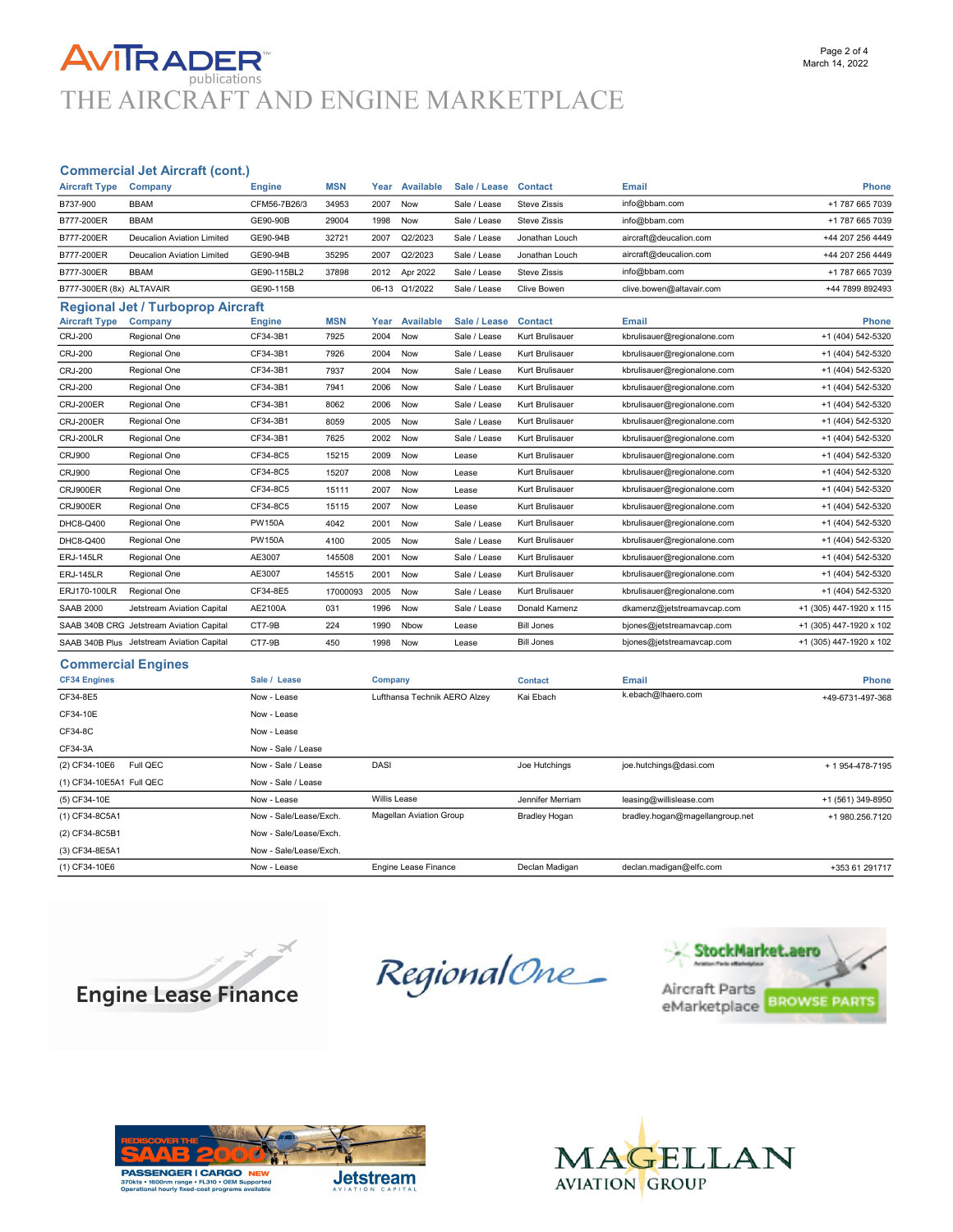## **AVITRADER**<br>THE AIRCRAFT AND ENGINE MARKETPLACE

#### Commercial Engines (cont.)

| Commercial Lingmes (com.)   |                         |                                  |                         |                                 |                   |
|-----------------------------|-------------------------|----------------------------------|-------------------------|---------------------------------|-------------------|
| <b>CF6 Engines</b>          | Sale / Lease            | Company                          | <b>Contact</b>          | Email                           | <b>Phone</b>      |
| (1) CF6-80E1A4B             | Now - Sale / Lease      | <b>GA Telesis</b>                |                         | engines@gatelesis.com           |                   |
| (1) CF6-80E1A3              | Now - Lease             | <b>BBAM</b>                      | <b>Steve Zissis</b>     | info@bbam.com                   | +1 787 665 7039   |
| (2) CF6-80E                 | Now - Lease             | <b>Willis Lease</b>              | Jennifer Merriam        | leasing@willislease.com         | +1 (561) 349-8950 |
| (1) CF6-80C2B1F             | Now - Sale/Exchange     | Chromalloy Asset Management      | Hema Krishan            | Hkrishan@chromalloy.com         | +1 845-587-7102   |
|                             |                         |                                  |                         |                                 |                   |
| (1) CF6-80C2B1F             | Q3/2021 - Sale/Exchange |                                  |                         |                                 |                   |
| (2) CF6-80E1                | Now - Lease             | Deucalion Aviation Limited       | Jonathan Louch          | aircraft@deucalion.com          | +44 207 256 4449  |
| <b>CFM Engines</b>          | Sale /<br>Lease         | Company                          | <b>Contact</b>          | Email                           | <b>Phone</b>      |
| (1) CFM56-5B4/P (full QEC)  | Now - Lease             | FTAI Aviation LLC                | Tom McFarland           | tmcfarland@ftaiaviation.com     | +1 786 785 0787   |
| (1) CFM56-5B5/P             | Now - Lease             |                                  |                         |                                 |                   |
| (1) CFM56-5B6/P             | Now - Lease             |                                  |                         |                                 |                   |
|                             |                         |                                  |                         |                                 |                   |
| (1) CFM56-5B2/P             | Now - Lease             |                                  |                         |                                 |                   |
| (2) CFM56-7B26 (full QEC)   | Now - Lease             |                                  |                         |                                 |                   |
| (1) CFM56-7B24              | Now - Lease             |                                  |                         |                                 |                   |
| (5) CFM56-7B24/3            | Now - Lease             | Willis Lease                     | Jennifer Merriam        | leasing@willislease.com         | +1 (561) 349-8950 |
| (6) CFM56-5B4/3             | Now - Lease             |                                  |                         |                                 |                   |
| (1) CFM56-5C4/P             | Now - Lease             |                                  |                         |                                 |                   |
|                             |                         |                                  |                         |                                 |                   |
| (4) CFM56-7B24/E            | Now - Lease             |                                  |                         |                                 |                   |
| (2) CFM56-7B24              | Now - Lease             |                                  |                         |                                 |                   |
| (2) CFM56-7B26              | Now - Lease             |                                  |                         |                                 |                   |
| (1) CFM56-7B26E             | Now - Lease             |                                  |                         |                                 |                   |
| (1) CFM56-5C4               | Now - Lease             |                                  |                         |                                 |                   |
| (6) CFM56-5B4/P             | Now - Lease             |                                  |                         |                                 |                   |
|                             |                         |                                  |                         |                                 |                   |
| (2) CFM56-7B26/3            | Now - Lease             |                                  |                         |                                 |                   |
| (3) CFM56-7B26              | Now - Sale / Lease      | <b>BBAM</b>                      | <b>Steve Zissis</b>     | info@bbam.com                   | +1 787 665 7039   |
| (4) CFM56-5B5/P             | Now - Sale / Lease      |                                  |                         |                                 |                   |
| (2) CFM56-5B6               | Now - Sale / Lease      |                                  |                         |                                 |                   |
| CFM56-5 (all thrust levels) | Now - Sale / Lease      | <b>Contrail Aviation Support</b> | Steve Williamson        | steve@contrail.com              | +1 720-276-5966   |
|                             | Now - Sale / Lease      |                                  |                         |                                 |                   |
| CFM56-7 (all thrust levels) |                         |                                  |                         |                                 |                   |
| (2) CFM56-7B22              | Now - Lease             | Deucalion Aviation Limited       | Jonathan Louch          | aircraft@deucalion.com          | +44 207 256 4449  |
| (multiple) CFM56-5B         | Now - Sale / Lease      | <b>CFM Materials</b>             | Josef Noebauer          | josef.noebauer@cfmmaterials.com | +1 469-628-3756   |
| (multiple) CFM56-7B         | Now - Sale / Lease      |                                  |                         |                                 |                   |
| (1) CFM56-7B26/3            | Now - Lease             | Engine Lease Finance             | Declan Madigan          | declan.madigan@elfc.com         | +353 61 291717    |
| (1) CFM56-7B24/E            | Now - Lease             |                                  |                         |                                 |                   |
|                             |                         |                                  |                         |                                 |                   |
| (1) CFM56-5B4/3             | Now - Lease             |                                  |                         |                                 |                   |
| (1) CFM56-5C4/P (u/s)       | Now - Sale              | Castlelake                       | Stuart MacGregor        | Stuart.macgregor@castlelake.com | +44 207 190 6138  |
| (1) CFM56-7B22/3            | Now - Lease             |                                  |                         |                                 |                   |
| (1) CFM56-5B4/P             | Now - Sale / Lease      | <b>GA Telesis</b>                |                         | engines@gatelesis.com           |                   |
| (1) CFM56-5B3/P             | Now - Sale/Lease/Exch.  | <b>Magellan Aviation Group</b>   | <b>Bradley Hogan</b>    | bradley.hogan@magellangroup.net | +1 980.256.7120   |
| (2) CFM56-5B6/P             | Now - Sale/Lease/Exch.  |                                  |                         |                                 |                   |
|                             |                         |                                  |                         |                                 |                   |
| (1) CFM56-7B27              | Now - Sale/Lease/Exch.  |                                  |                         |                                 |                   |
| <b>GE90 Engines</b>         | Sale / Lease            | Company                          | <b>Contact</b>          | Email                           | <b>Phone</b>      |
| (1) GE90-94B                | Now - Lease             | Engine Lease Finance             | Declan Madigan          | declan.madigan@elfc.com         | +353 61 291717    |
| (1) GE90-115BL (Propulsor)  | Now - Lease             |                                  |                         |                                 |                   |
| (2) GE90-90B                | Now - Sale/Lease/Exch.  | <b>BBAM</b>                      | <b>Steve Zissis</b>     | info@bbam.com                   | +1 787 665 7039   |
| <b>LEAP Engines</b>         | Sale / Lease            | Company                          | <b>Contact</b>          | <b>Email</b>                    | <b>Phone</b>      |
|                             |                         | <b>Willis Lease</b>              |                         |                                 |                   |
| (2) LEAP-1A33               | Now - Lease             |                                  | Jennifer Merriam        | leasing@willislease.com         | +1 (561) 349-8950 |
| (1) LEAP-1A32               | Now - Lease             | Engine Lease Finance             | Declan Madigan          | declan.madigan@elfc.com         | +353 61 291717    |
| PW 4000 Engines             | Sale / Lease            | Company                          | <b>Contact</b>          | Email                           | Phone             |
| (1) PW4168                  | Now - Sale / Lease      | Castlelake                       | <b>Stuart MacGregor</b> | Stuart.macgregor@castlelake.com | +44 207 190 6138  |
| (1) PW4062-3                | Now - Sale / Exchange   | Chromalloy Asset Management      | Hema Krishan            | Hkrishan@chromalloy.com         | +1 845-587-7102   |
| (1) PW4060-3                | Q3/2021 - Sale/Exchange |                                  |                         |                                 |                   |
| <b>PW Small Engines</b>     | Sale / Lease            |                                  |                         |                                 |                   |
|                             |                         | Company                          | <b>Contact</b>          | Email                           | Phone             |
| PW119B RGB                  | Now - Lease             | Lufthansa Technik AERO Alzey     | Kai Ebach               | k.ebach@lhaero.com              | +49-6731-497-368  |
| <b>PW119B</b>               | Now - Lease             |                                  |                         |                                 |                   |
| <b>PW120A</b>               | Now - Lease             |                                  |                         |                                 |                   |
| <b>PW121 (ATR)</b>          | Now - Lease             |                                  |                         |                                 |                   |
| <b>PW124B</b>               | Now - Lease             |                                  |                         |                                 |                   |
|                             |                         |                                  |                         |                                 |                   |
| <b>PW123B</b>               | Now - Lease             |                                  |                         |                                 |                   |
| <b>PW125B</b>               | Now - Lease             |                                  |                         |                                 |                   |
| <b>PW127F</b>               | Now - Lease             |                                  |                         |                                 |                   |
| <b>PW150A</b>               | Now - Lease             |                                  |                         |                                 |                   |
| <b>PW127M</b>               | Now - Lease             |                                  |                         |                                 |                   |
| PW150A RGB                  | Now - Lease             |                                  |                         |                                 |                   |
|                             |                         |                                  |                         |                                 |                   |